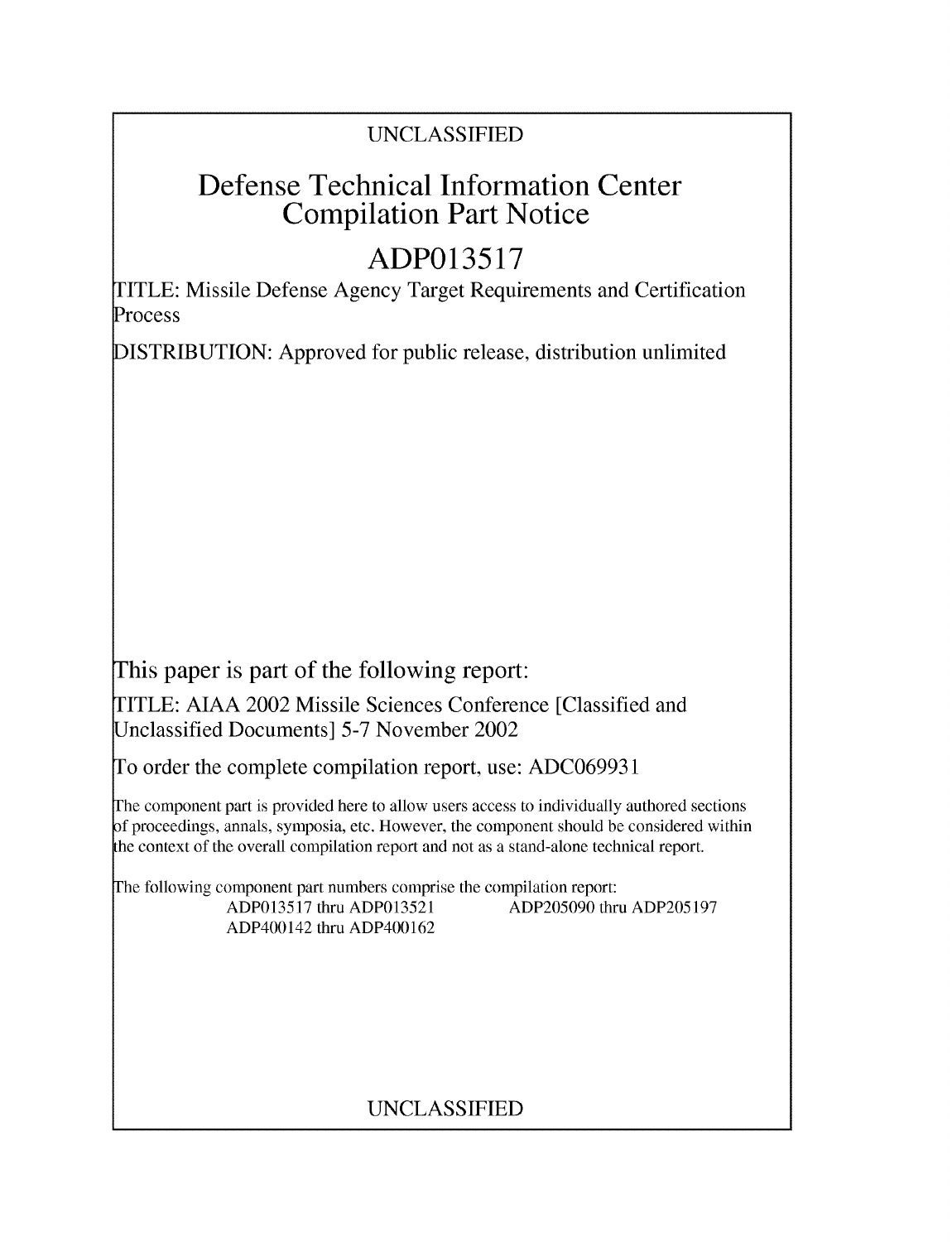**B.**

 $\sim 10^{11}$ 

Missile Defense Agency Target Requirements and Certification Process

 $\label{eq:2.1} \begin{array}{l} \mathcal{L}_{\mathcal{A}}(\mathcal{A})=\mathcal{L}_{\mathcal{A}}(\mathcal{A})\\ \mathcal{L}_{\mathcal{A}}(\mathcal{A})=\mathcal{L}_{\mathcal{A}}(\mathcal{A})\\ \mathcal{L}_{\mathcal{A}}(\mathcal{A})=\mathcal{L}_{\mathcal{A}}(\mathcal{A})\\ \mathcal{L}_{\mathcal{A}}(\mathcal{A})=\mathcal{L}_{\mathcal{A}}(\mathcal{A})\\ \mathcal{L}_{\mathcal{A}}(\mathcal{A})=\mathcal{L}_{\mathcal{A}}(\mathcal{A})\\ \mathcal{L}_{\mathcal{A}}(\mathcal{A})=\$ 

Neal Ortego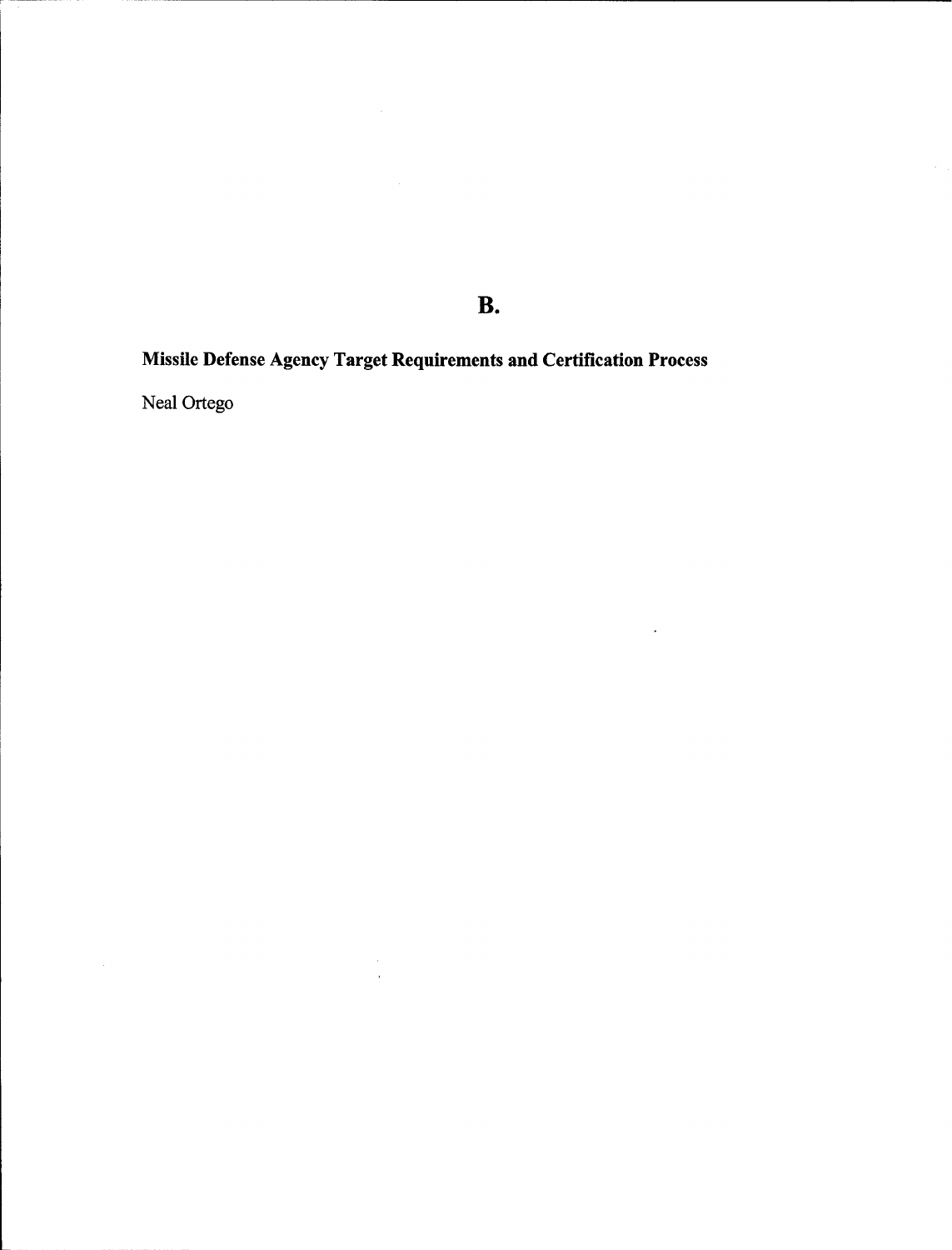# Mr. Neal Ortego<sup>\*</sup> test execution.

## MDA Target Requirements and Certification

placed on tighter control over the quality and fidelity of MDA/Ballistic Missile Defense System (BMDS) test targets being used by Major Defense Acquisition Project Managers with the forum, format and timely test targets being used by Major Defense Acquisition Programs (MDAPs). To this end, the Target Programs (MDAPs). To this end, the Target support necessary to better optimize their test programs<br>Verification, Validation and Accreditation (VV&A) under the "capability-based acquisition" strategy. The Verification, Validation and Accreditation (VV&A) under the "capability-based acquisition" strategy. The process was developed. The VV&A process was improved Target R&C Process focuses target process was developed. The VV&A process was designed to ensure that any target under development development on test objectives from the start. All could trace its physical and signature characteristics required target characteristics are derived from test and kinematic behavior to detailed, intelligence objectives; test objectives are designed to capture community-blessed threat specifications. As a target specific measurable data required to increase the community-blessed threat specifications. As a target specific measurable data required to increase the was developed, specification tracking focused on how confidence with which performance capability can be was developed, specification tracking focused on how well the target matched the threat definitions. This described. Throughout the entire process of target often affected the program's ability to conduct an development, delivery and characterization, required often affected the program's ability to conduct an development, delivery and characterization, required effective test program, especially when the very real target characteristics always track back to the effective test program, especially when the very real constraints of safety, range and treaty limitations were program's test objectives. The goal is that all tests not taken into consideration as a program approached its just appear to turn out well but that their results are actual test period. The Ballistic Missile Defense meaningful in the context of performance capability actual test period. The Ballistic Missile Defense meaningful in the context of performance capability Organization (BMDO), as an organization charged characterization. This new MDA Target R&C Process with orchestrating various service-executed MDAPs, provides increased traceability, identifies program followed this strict measure of adherence to threat target needs sooner, and documents the impacts of real representation in its management of the test targets world constraints earlier as the target development is program. baselined and used for target acquisition control. As-

(MDA), and its focus on developmental testing  $(DT)$ , layered defense and spiral development, there is no the final analyses, this R&C Process promises to longer a need to adhere to threat-specific processes in increase MDA's ability to predict BMD capability into the test and evaluation (T&E) program. What has an actual battle region with greater assurance. emerged is an opportunity to focus Ballistic Missile Defense (BMD) testing and test target requirements Overview development, traceability, and ultimate certification on This paper addresses the target requirements and the fundamental T&E goal of performing valid and certification process past and present and why change suitable tests, which are optimized to fully characterize is appropriate now. Several update objectives are the performance capability of the system, element, or described. The old VV&A process (w/ added component under test. Thus, early in the "capabilities-<br>Certification) is described - followed by the new based acquisition process," the targets may or may not integrated process. The performance of the new be as stressing to the system as observed threats. Later process against each objective is reviewed comparing in the design process, the testing should be using old and new. Also discussed is the approach underway targets that may be more stressing than any observed to implement the updated process. threat-perhaps even approaching target physical limitations. In this "capabilities-based" environment, Within the MDA, The Deputy for Test and Assessment the charge to the MDA Test and Assessment Deputate (MDA/TE) is charged with managing and conducting

MISSILE DEFENSE AGENCY TARGET needs. T&E management must insure that test REQUIREMENTS AND CERTIFICATION programs are well planned, well designed, and that the PROCESS proper resources, including targets, are available for

To take advantage of this opportunity and ensure better test effectiveness, the MDA has implemented a more Abstract robust Requirements **&** Certification (R&C) Process Over the last decade, considerable emphasis has been that is aimed specifically at providing the various built targets are characterized and compared to current With the creation of the Missile Defense Agency test objectives. Suitability of the actual target intended (MDA), and its focus on developmental testing (DT), for use in a specific test can be confidently certified. In

is to be more efficient and more responsive to Program T&E for the BMDS and its elements. Within the Deputate, the Director of Test Resources (MDA/TER) is responsible for assuring that all necessary resources

<sup>\*</sup> Approved for Public Release; Unlimited Distribution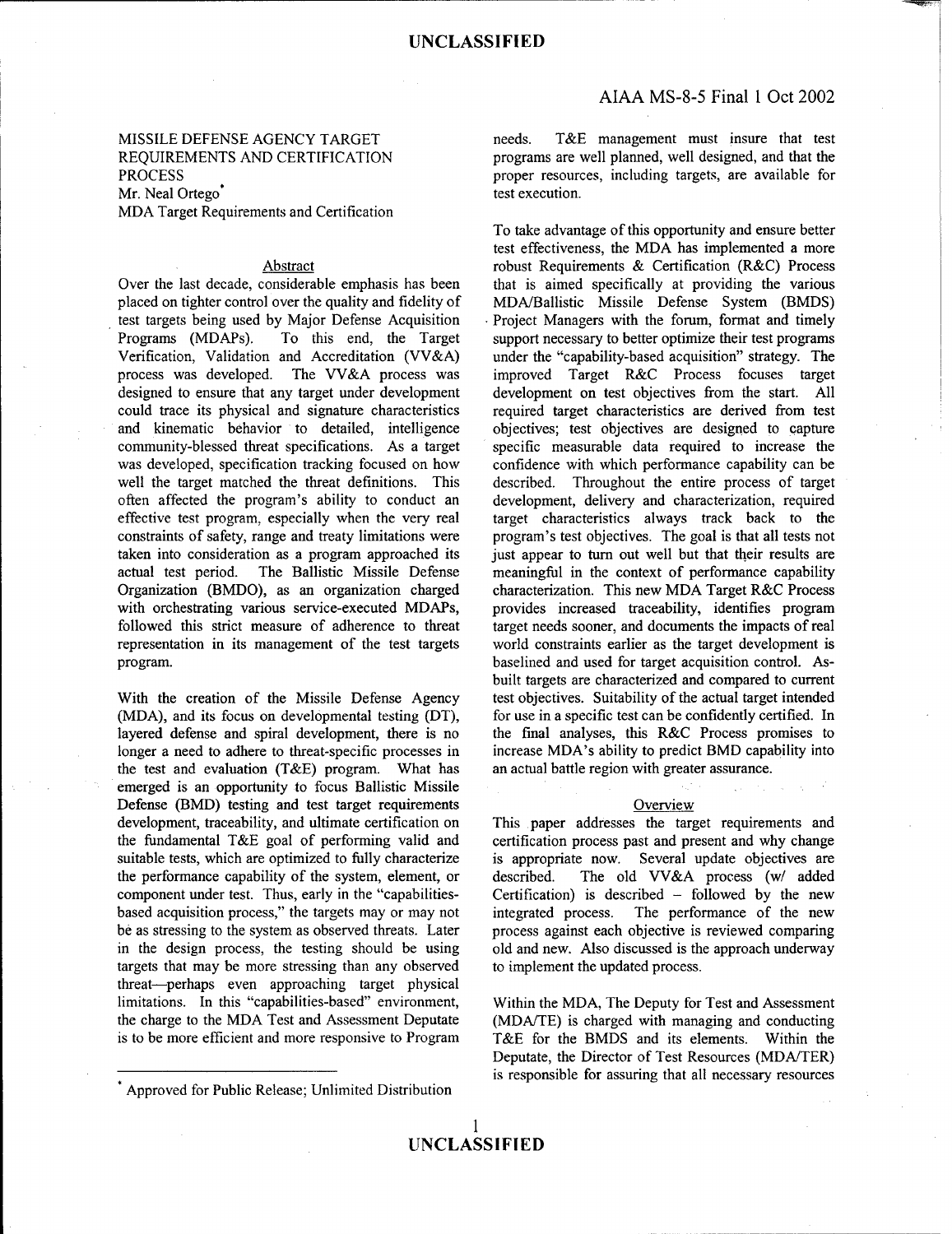are available for the conduct of BMDS and element T&E. Finally, within the Resource Directorate, the Targets Requirements and Certification Office (MDA/TERF) is responsible for managing and executing the Target Requirements and Certification Process for all targets used for BMD testing. From a target perspective, the process begins with determining what is required to support a test and concludes with the determination that that which is provided is suitable to meet test objectives.



## **Previous Situation**

BMDO, previously limited to operating as an organization, focused on providing some oversight to service execution of BMDS MDAPs. Other organizations within the Office of the Secretary of Defense (OSD) directed and controlled the target VV&A process. Fundamentally, all targets were required to be threat-based. All threats were required be Defense Intelligence to Agency-approved. Tracking the existence of test objectives was not a high priority (if even possible).

## Old VV&A

The old VV&A process asked very threat-focused questions. Certification was later added on to this process to address the Director's concern that, even with the VV&A process, threats and targets were not being adequately controlled or uniformly applied.

The VV&A process itself was essentially Operational Test (OT) driven and focused almost exclusively on "threat" realism (not on valid testing). Often threat descriptions continued to evolve, resulting in the neverending task of having the target design chase the threat. Meanwhile, multiple documents were generated by various participants, often containing similar information from different sources and each required endless updating right up until test execution.

Within VV&A, Verification (Step 1) was often not done rigorously, since existing threat definitions were seldom detailed enough to directly support good test Where detailed threat definition was engineering. available, it required constant revisiting and revision due to our understanding of the threat evolving over time.

Validation (Step 2) looked only at whether or not the as-built target looked like the latest threat definition. Validation did not concern itself with what was expected of the target when it was first ordered or why it might not match either current test requirements or the threat as currently understood.



Accreditation (Step 3) focused on the MDAPs view of the target and how well it suited the planned test. It did not focus on whether the target was good, bad, or provided the stimuli needed for system characterization.

On October 12, 2000 the BMDO Director signed a Directive that stipulated that all BMD Testing would be conducted with BMDO certified targets. **This** Directive also established the Target Requirements and Certification Working Group (TRCWG) as the body that would insure that target development was traceable to test planning and that all targets were suitable to meet test objectives.

Certification (the added step) was a BMDO initiative designed to focus management's attention on the quality and adequacy of targets being developed for and used by the various MDAP test programs. The challenge was to insert a new step into a wellestablished process, and then accommodate a myriad of threat-based legacy target systems that were already planned, paid for, and under development. This step was successful in identifying problems in target design, but occurred so late in the target development cycle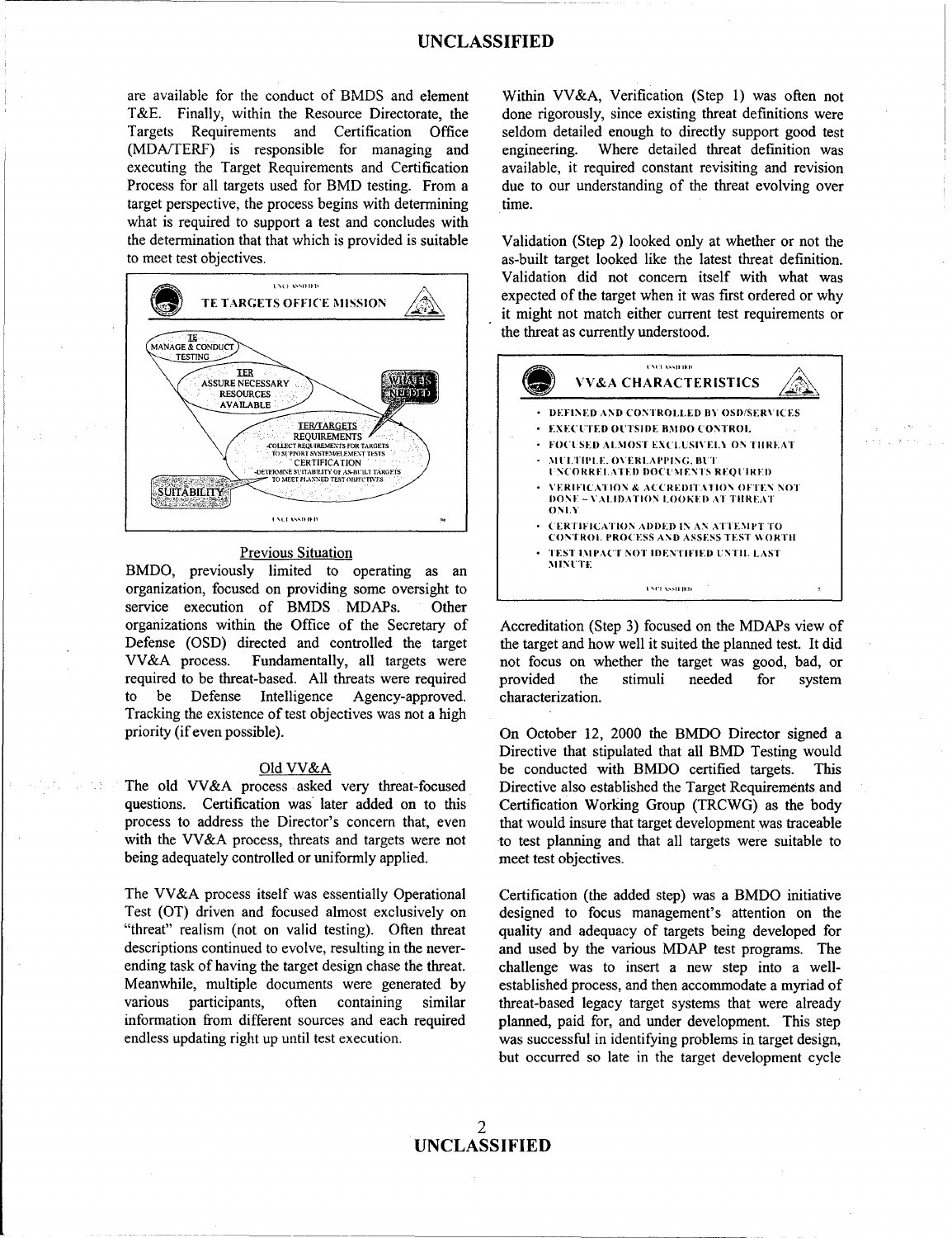that there was little, if any, time or funding to initiate changes from the baseline TSRD were agreed to by the corrective action. TRCWG members as still meeting program

Certification) process flow have been forced to exist Board for approval. After the target was built, the final within this basic, threat-driven framework. Under the Target Validation Report (developed for and under BMDO Directive, the process flow used the TRCWG control of the OSD or the Service Operational Test BMDO Directive, the process flow used the TRCWG control of the OSD or the Service Operational Test as the primary body for attempting to impose order on Agency) was to be written. BMDO/TER would then as the primary body for attempting to impose order on Agency) was to be written. BMDO/TER would then the process. The initial target requirements (usually generate another separate report for certification. This the process. The initial target requirements (usually generate another separate report for certification. This designed to emulate some "known" threat or subset report addressed how the completed target met the designed to emulate some "known" threat or subset thereof) were developed by the various element TSRD requirements (partial or total threat emulation) program offices and delivered to BMDO in the form of and how the actual target and deviations (if any) from program offices and delivered to BMDO in the form of a Target System Requirements Document (TSRD). the original requirements would effect testing. The Most of these TSRDs read very much like a hardware BMDO Director then approved the Certification Most of these TSRDs read very much like a hardware development specification. Their main intent was to Report. specify the characteristics of a target intended to emulate some particular threat or class of threat. Current Situation Following TRCWG review of these TSRDs, the The creation of the MDA and the restructuring and TRCWG would issue a Target Execution Order (TEO) realignment of the various Service missile defense and submit both the TSRD and TEO to the Targets and programs created an Agency with the authority and Countermeasures Program Manager (then BMDO/TC) responsibility to execute an integrated BMDS program for execution. and focus on Developmental Testing. Individual



The Target Program Office then developed a Target Support Plan (TSP) and submitted it to the TRCWG for Full performance capability characterization dictates review to determine if the target huild plan matched or targets be developed to support rational test objectives review to determine if the target build plan matched or came close to the target required. At the same time, the without regard for how exactly they represent a "real", TSRD was still being updated regularly by the element validated threat. Ultimately any assessment of the program offices to reflect their latest program changes system capability to address "actual threats" is done at program offices to reflect their latest program changes. System capability to address "actual threats" is done at<br>The intelligence community continued to undate its the system engineering level when the system's "Battle" The intelligence community continued to update its the system engineering level when the system engineering level when the system of the system of the system in the system in the system in the system in the system of the s understanding of the "real" threat even as target development was underway. Most recently, BMDO/TC began the process of developing a Target This performance characterization presented the<br>Program Baseline (TPB) and a Target Development opportunity to address the shortfalls in the old Program Baseline (TPB) and a Target Development Plan (TDP) and placing both under configuration VV&A/Certification process. MDA could now focus control after a TRCWG review to insure that they test resources on the conduct of the right tests using the incorporated all the TSRD requirements. right targets in order to fully characterize BMDS

through SRR, PDR, CDR, etc., verifying that any

requirements. Any change deemed a major deviation Previous Process Flow from the TSRD or approved baseline would need to be All recent attempts to rationalize the VV&A ( $& C -$  staffed back through the BMDO Configuration Control

program elements are now inside (a part of) MDA. **REQUIREMENTS & CERTIFICATION** AND The Director, MDA (MDA/D) has basic milestone authority up to transition of a capability to one or more of the Services. OSD and the Services no longer control the "VV&A" and testing process.

> Previously, threat-based, requirements-driven acquisition provided specific, point design threat against which a defensive system was designed. Targets attempted to match the point design threat as closely as possible. Now, under capability-based acquisition, test objectives are designed to explore the full range of the defensive system's battle space capability and are not limited to demonstrating performance only against specific point threats.

performance capability. The process could be made The TRCWG was then to track the target development both more efficient and the products of the process through SBB BDB CDB atc. verificing that any could now have more direct value to the development process.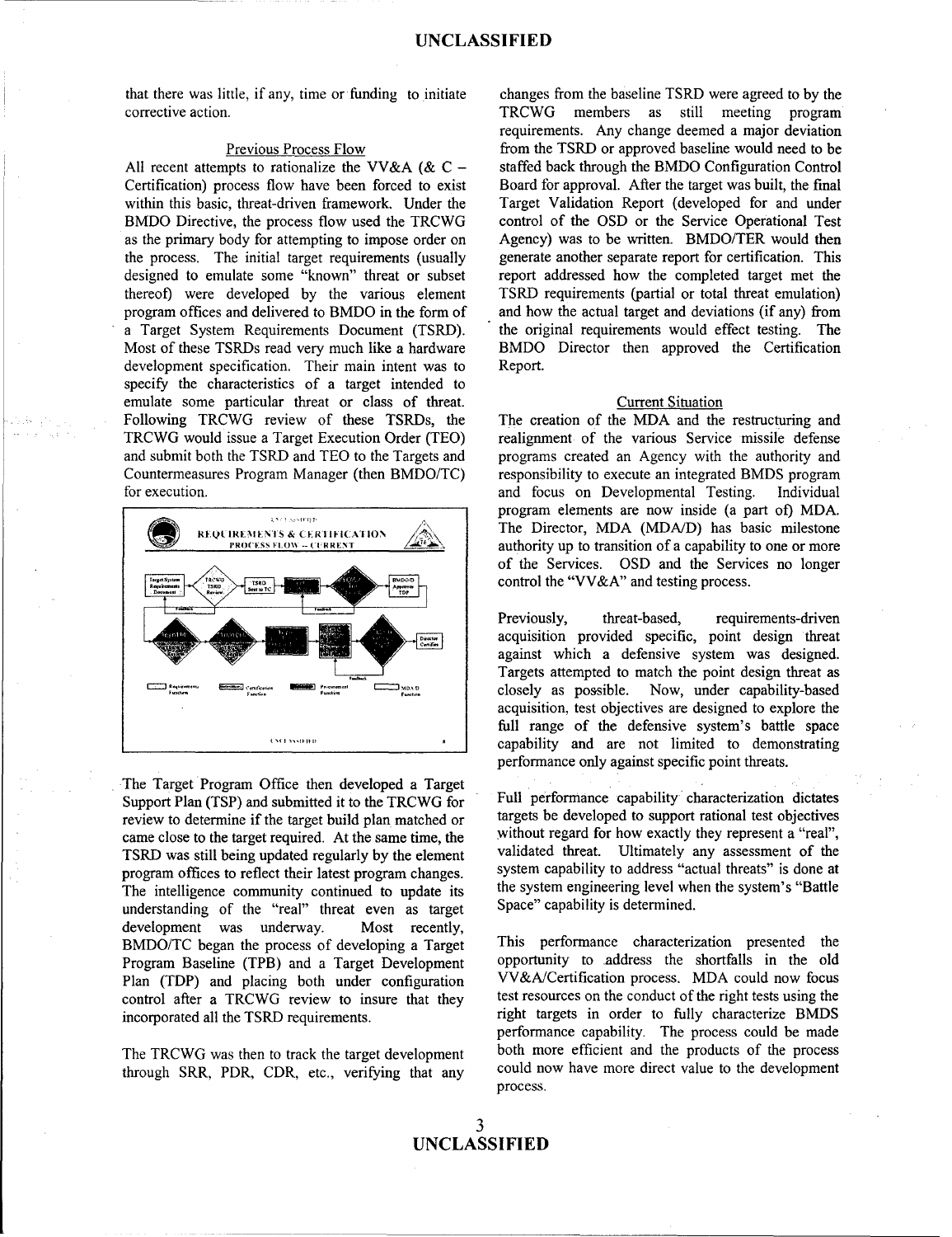Three specific areas presented themselves as potential opportunities for improvement:

- ↘  $Focus on Test Obiectives$
- Increase Process Efficiency
- **<sup>30</sup>**Become More Responsive to Programs

## Test Obiective Focus

In an attempt to optimize target utility in an era of performance capability characterization, the driving concern must be that targets are suitable to support the test objectives rather than simply "look like the threat." While it is natural that any target designed to provide stimulus to a defensive weapon system will resemble, sometimes even closely, an actual observed potential<br>adversary threat, the focus of the target development<br>The undated process can be thought process should be on assuring that the target best steps: supports the testing being performed. An objective of the updated process is, therefore, that the required  $\triangleright$  Step 1 - Requirements Development target-critical characteristics be matched to the test [MDA/TE lead] objectives for which they are being provided.

## Process Efficiency

By its very nature, the process of developing test objective-focused target requirements, monitoring the  $\rightarrow$  Step 3 - Target Build and Characterization target development designed to satisfy these [MDA/TC lead] requirements, reporting on the extent to which these requirements have been satisfied and how well they > Step **4-** Test/Target Accreditation/Certification continue to meet test needs, all require review, analyses **[MDA/TE** lead] and presentation of the same data. The objective of the updated process is, therefore, to streamline and standardize the content and format of the various **......** process documents. **0k. IARGET REQUIREMENTS**

just before each scheduled test flight whenever a potential problem with target design was noted. By the time the issue was understood, there remained **FROM WHICH** essentially no time to effect improvements. A corollary to this manifestation included having **REQUIRED incomplete documentation of the necessary test TARGET**<br> **Exercise the Sales Component Component Component Component Component Component Component Component Component** program changes made along the way. There are often<br>target trade-offs to be made that are caused by the Jacobs humanoned practicality of real-world testing. For example, no matter the motivation, it is essentially impossible to actually test fly a "real threat." Range, safety, environmental factors, data needs and treaty constraints Step  $1 - Target Requirements Development$ <br>
Entry into the Requirements and Certification (R&C) all conspire to force the target article and test program Entry into the Requirements and Certification (R&C) away from what good engineering practices might process begins with determining the requirements for a system or element's approved otherwise suggest. An objective of the updated process the target. From a system or element's approved<br>is therefore to decument both the necessary changes master test plan, individual tests are designed to is, therefore, to document both the necessary changes master test plan, individual tests are designed to address and characterize the performance capability of as they are made and to highlight any disconnects early

Objectives<br>
enough in the process so constructive responses can be<br>
resented themselves as notential determined and implemented.



The updated process can be thought of as having 4

- 
- $\triangleright$  Step 2 Target Development Baseline<br>[MDA/TC lead]
- 
- 

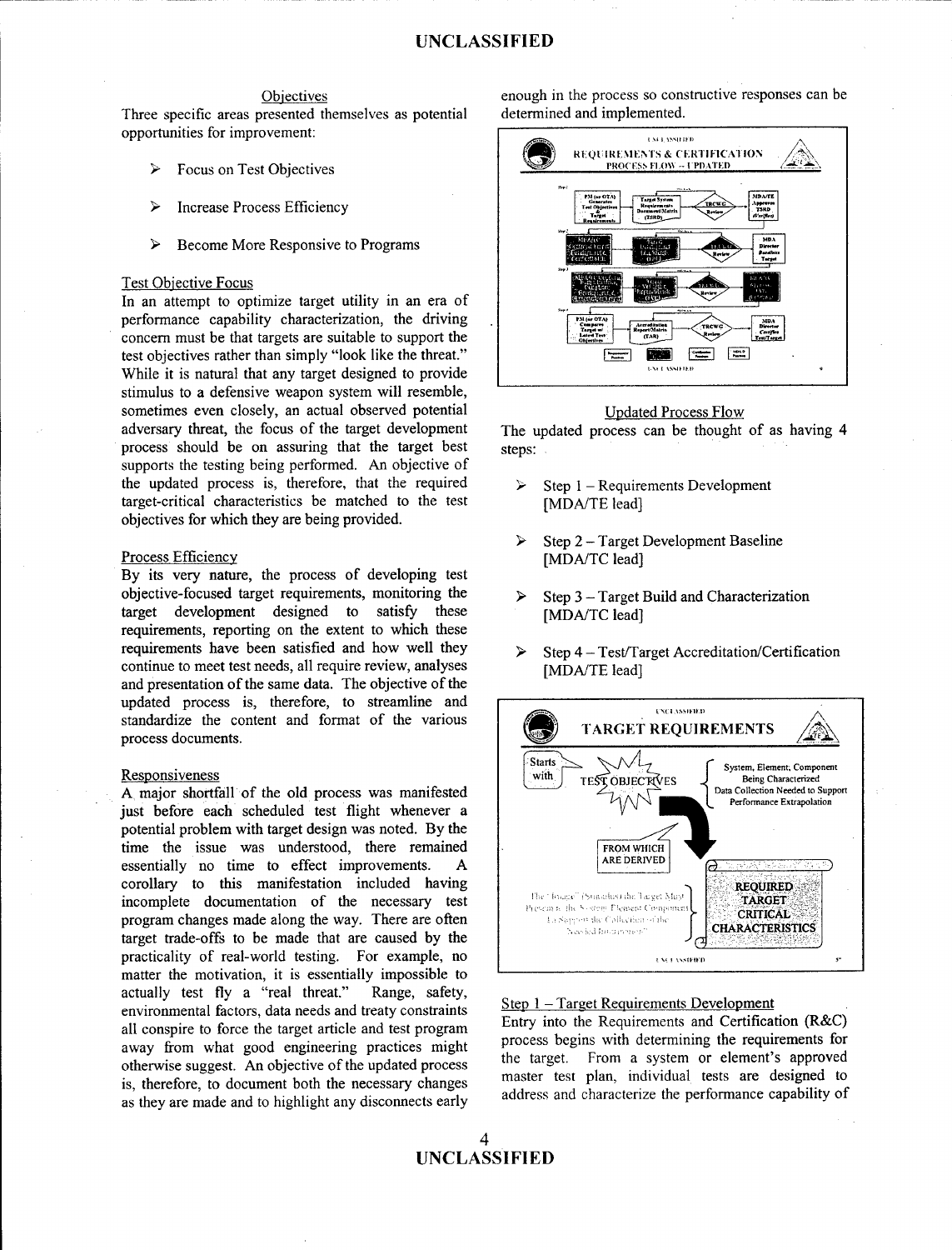the system, sub-system or components. In each of Step 4 – Test/Target Accreditation and Certification<br>these tests, specific test objectives are determined and. The final step in the R&C Process takes all of the these tests, specific test objectives are determined and, in order to satisfy these test objectives, targets with in order to satisfy these test objectives, targets with information collected in the previous three steps and certain characteristics are required. These addresses the suitability of the as-built target. certain characteristics are required. These addresses the suitability of the as-built target.<br>requirements are documented in TSRDs prepared by Although this fourth step is under the lead of MDA/TE. requirements are documented in TSRDs prepared by Although this fourth step is under the lead of MDA/TE,<br>MDA Offices and Project Managers. The TRCWG the system/element project lead or the Operational MDA Offices and Project Managers. The TRCWG the system/element project lead or the Operational reviews the TSRDs to assure that the required target Testing Agent (OTA) undertakes the final comparative reviews the TSRDs to assure that the required target Testing Agent (OTA) undertakes the final comparative critical characteristics support the listed test objectives, analyses of the as-built target against the final test critical characteristics support the listed test objectives, analyses of the as-built target against the final test and MDA/TE approves the TSRDs for target objectives planned for the upcoming test. MDA/TE and MDA/TE approves the TSRDs for target objectives planned for the upcoming test. MDA/TE development. No further updating is expected during drafts and the system/element project lead completes development. No further updating is expected during drafts and the system/element project lead completes the test program barring a wholesale program revision. the Target Accreditation Report (TAR). The TRCWG the test program barring a wholesale program revision. the Target Accreditation Report (TAR). The TRCWG MDA/TE has the lead in the entry step in the updated reviews and prepares a Certification Memorandum for R&C Process. The Certification approval by the Director, MDA. The Certification

target requirements from step one and begins target development. This second step, under the lead of MDA/TC, is designed to determine an acceptable Documentation target development strategy to meet the program test At each step in the R&C Process, each document is needs (cost, performance, and schedule). Real-world basically a matrix reporting and tracking test issues (e.g., safety, range, current target design objectives, target requirements, target design availability, schedule cost and treaty constraints, etc.) parameters, any subsequent changes in any of these are laid against the program test requirements and a baselined "specs", the rationale behind the changes, TPB and a TDP are developed. These documents are and any resulting impacts to the test program. The reviewed by the TRCWG to assure continued following paragraphs describe the required documents. compatibility between planned test objectives and New documents, or updated documents, are noted with planned target characteristics. These characteristics are the symbol " $*$ ." put under configuration control. At this point, if real world constraints have dictated a change to executable Step 1 -- Target Requirements Development test objectives, this action is reviewed, approved by (Verification) competent authority and documented along with an Target requirements are defined in the Target System explanation/ recommendation for their adoption. Requirements Document (TSRD). As an extension of

The next step in the R&C Process takes the baseline approve three basic test data elements: target development plan from step two and continues target development. This third step, also under the lead  $\cdot \cdot$  Test objectives requiring specific target of MDA/TC, is intended to design, develop, and characteristics acquire a suitable target to meet the program test needs.<br>At each review the TPCWG continues to mention  $\bullet$  Required target critical characteristics (TCC) At each review the TRCWG continues to monitor with tolerances (with tolerances) target development against target requirements. Throughout the target development process these  $\cdot \cdot \cdot$  Criticality ranking of required TCC (to assist baseline target expectations are used to measure in later potential trade-off analyses) progress. At the close of this step the actual, as-built target is characterized and once again compared to the  $S_{\text{tep 2}-\text{Target Acquisition Baseline}}$ required target critical characteristics. Full target The Target Program Baseline (TPB) and the Target characterization is captured for use by the program in Development Plan (TDP) are reviewed by the its modeling and simulation. Following target TRCWG, placed under configuration control, and used characterization, MDA/TC writes a Target Validation as the baseline for both target development and Report (TVR), documenting the actual or predicted program test planning. The TDP adds  $(\diamondsuit)$  to the characteristics of the as-built target as compared to the Step 1 TSRD and provides: required characteristics documented in the TDP along with an explanation for the differences, if any. The  $\blacksquare$  Test objectives  $(\mathbf{\textit{(*)}}\text{ updated as required})$ TRCWG reviews the TVR to assure continued suitability.

reviews and prepares a Certification Memorandum for package details the extent and limitations of the Step 2 – Target Development Baseline suitability of the target to meet the intended test<br>The next step in the R&C Process takes the approved objectives. Where necessary, any impacts and/or The next step in the R&C Process takes the approved objectives. Where necessary, any impacts and/or target requirements from step one and begins target workarounds are also documented.

parameters, any subsequent changes in any of these

the MDA/TE-approved test plans, this first R&C step, Step 3 - Target Build & Characterization under the lead of MDA/TE, is designed to capture and

- 
- 
-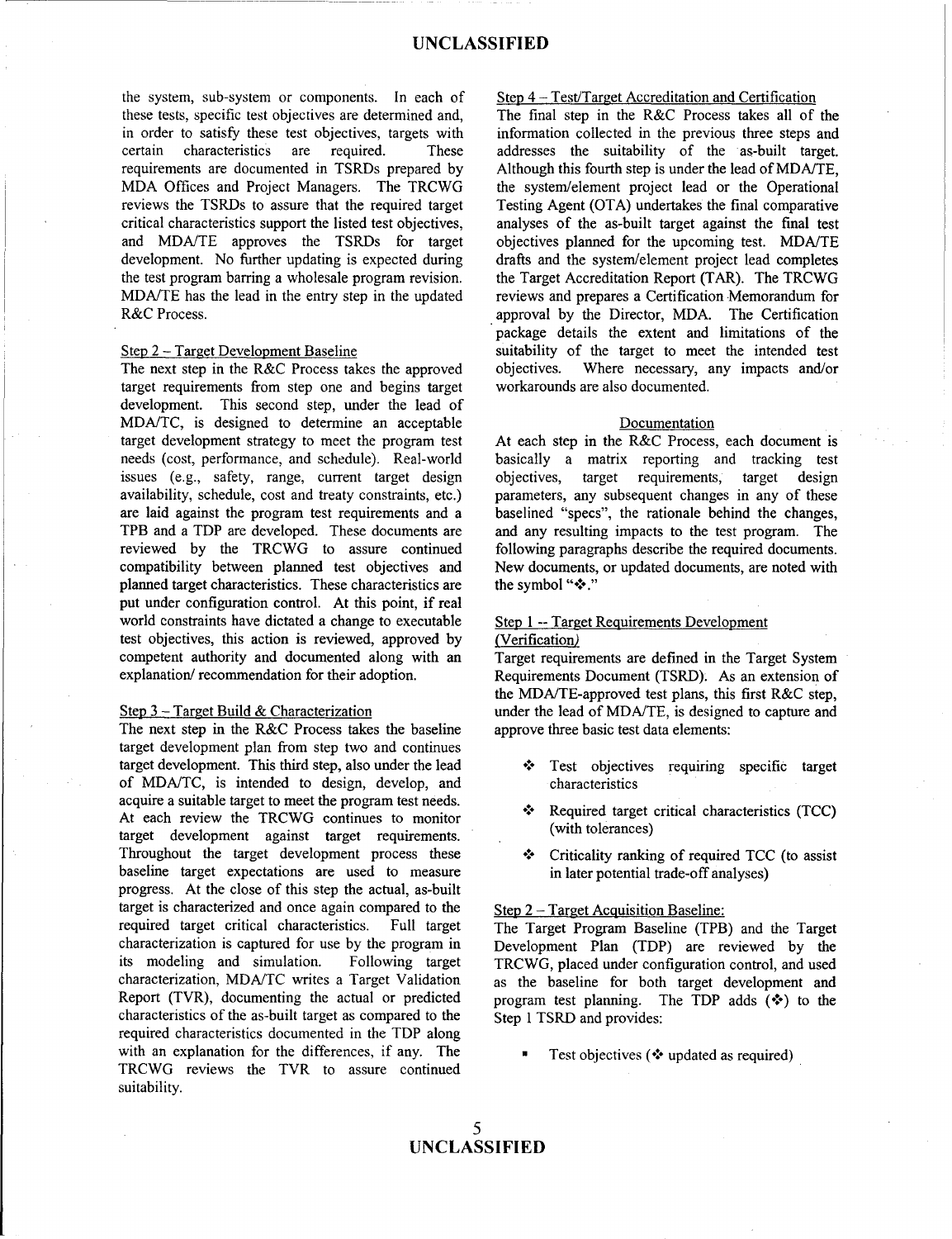- 
- Criticality ranking of TCC ( $\cdot$  updated as
- **the State of the Characteristics**<br>  $\bullet$  Notes highlighting and explaining Test<br>
Chiective/Requirements/Criticality changes<br>  $\bullet$  Notes highlighting and explaining actual or Objective/Requirements/Criticality changes <sup>◆</sup>
- ❖
- $\cdot$  Notes highlighting and explaining expected target characteristic differences (if any are Step 4 Target Accreditation and Certification:



The comparative target validation analysis is documented in a further update to the previous matrix required) information. This Target Validation Report (TVR) is \* Notes highlighting and explaining Test then approved by the MDA/TC (and in the case of OT, Objective/Requirements/Criticality changes forwarded to DOT&E as part of their validation cycle). **(\*** adding further notes as required) In any case, the TVR is returned to the program office for use in step four to follow. The Target Validation  $\mathbf{F}$  Expected target characteristics (intended to for use in step for  $\mathbf{F}$ ) and  $\mathbf{F}$  result from target development) Report (TVR) adds  $(\diamondsuit)$  to the Step 2 TDP and provides:  $\blacksquare$  Notes highlighting and explaining expected

- Test objectives ( $\Diamond$  updated as required) expected target characteristics
- Required TCC (with tolerances)  $\ll$  updated  $\ll$  Actual or predicted, as-built target as required) characteristics
- Criticality ranking of TCC (\* updated as \* Notes highlighting and explaining actual
- Notes highlighting and explaining Test required target characteristics Objective/Requirements/Criticality changes  $\cdot \cdot \cdot$  Notes addressing the programmatic
- Expected target characteristics (intended to differences
- Required TCC (with tolerances)  $\leftrightarrow$  updated  $\bullet$  Notes highlighting and explaining expected as required) target characteristic differences (if any) from required target characteristics
- required) . The same state of the second text of the second text of the second text of the second text of the second text of the second text of the second text of the second text of the second text of the second text of th
- predicted, as-built target characteristic Expected target characteristics (planned to differences (if any) against expected target result from target development/acquisition)

anticipated) from required target The comparative target accreditation analysis is characteristics documented in a last update of the previous matrix documented in a last update of the previous matrix information. This Target Accreditation Report (TAR),  $\sim$  **SET A SALE CONSTANT A drafted by MDA/TER** and completed by the PM/OTA, NEW INTEGRATED PROCESS  $\triangle$  is reviewed by the TRCWG and is forwarded under a certification cover memorandum by the MDA/TE to the Director, MDA for final approval (and in the case of OT, also forwarded to DOT&E). This approval constitutes final certification of this particular test objective and target combination. The TAR, drafted by MDA/TE from the previous matrix information and **Completed by the PM/OTA, adds (** $\bullet$ **)** to the Step 3 TVR and provides:

- Test objectives (<sup>\*</sup> updated as required to reflect current test plan)
- **a** Required TCC (with tolerances) **(-\*°** updated as required)
- Step 3 Target Characterization/Validation:<br>The composition terest uplidation englypic is **contained** Criticality ranking of TCC ( $\bullet$  updated as
	-
	-
	- target characteristic differences (if any) from
	-
	- required) target characteristic differences (if any) from
	- **(°** adding further notes as required) workarounds and/or impacts of any
	- result from target development) *-\*\** Recommendation as to the extent and limitations (if any) of target suitability to meet as-intended test objectives.
		- **6 UNCLASSIFIED**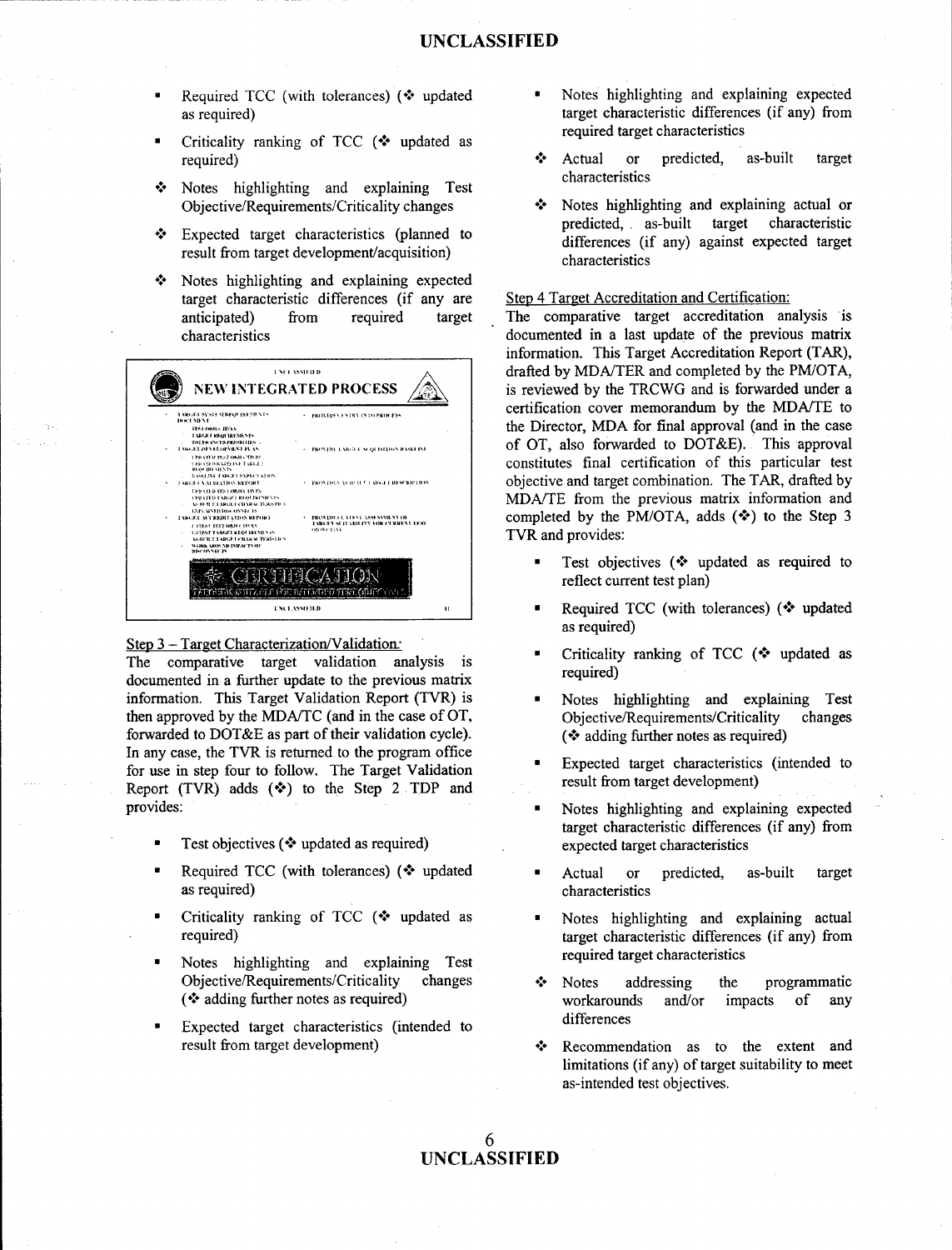## **Review of Objectives**

The remainder of this paper will review the three established for the R&C objectives Process improvement exercise. Does the updated process address the objectives for which it was undertaken?

## Objective One - Focus on Test Objectives

We asked first that the target process focus more directly on test objectives rather than spend its energies trying to chase that day's understanding of a given threat. Previously, while pursuing an elusive and ever evolving threat definition, suitability of a target was often overcome by the need to emulate the current consensus estimate of the threat. By the time the final certification exercise reviewed the test in question, the test and target were no longer an optimum match for each other. However, by the time this became evident, little time or resources remained with which to address the issue; and, with the need to chase the threat still paramount, the ability to optimize the test program was severely compromised.



Now, the new R&C Process has a test objective focus from the very beginning. The very definition of the required target is driven solely by the objectives for which the test is being conducted. The only requirement on the target is that it provides the proper stimulus so that the tested system's performance capability characterization can be ascertained. Traceability to threat-related battle space is still very apparent. The target, however, can be optimized for test data collection rather than dubious threat emulation. Disconnects between target characteristics and test objective needs can be identified early and certification of target/test suitability follows directly.

## Objective Two - Increase Efficiency

We started with a process that required at least five different analyses and reports of findings. Each analysis started anew and each report presented its findings (or requirements) with a dissimilar purpose and format. When the target requirements and VV&A processes were completed, a whole new certification exercise still needed to be conducted. Each step along the way required duplicating much of the work in the previous steps and then presented its results in a manner not readily comparable to the results from other steps.



Now, all steps in the process have a common goal, format and end product: a target that is suitable to meet intended test objectives. Each document, built in a matrix fashion, builds on the contents of the previous step. The documentation at each step is focused on tracking the test objective, required target critical characteristics, and assuring the target, when delivered, matches these requirements. Status of suitability is known from the outset and throughout the development process. Certification naturally follows with a minimum of late-breaking issues.

## Objective Three – Be More Responsive

Previously, by the time a test came around, traceability to the original test objectives or target requirements was difficult to reconstruct. What the target was intended to support and the impact of any shortfalls was difficult to determine. This was especially disruptive when test and target disconnects surfaced very late in the testing schedule. It could seldom be known early on just what certification could be expected for a given test-target combination; and, perhaps worse, chasing an after-the-fact understanding of suitability was clearly not getting optimum results from the testing program.